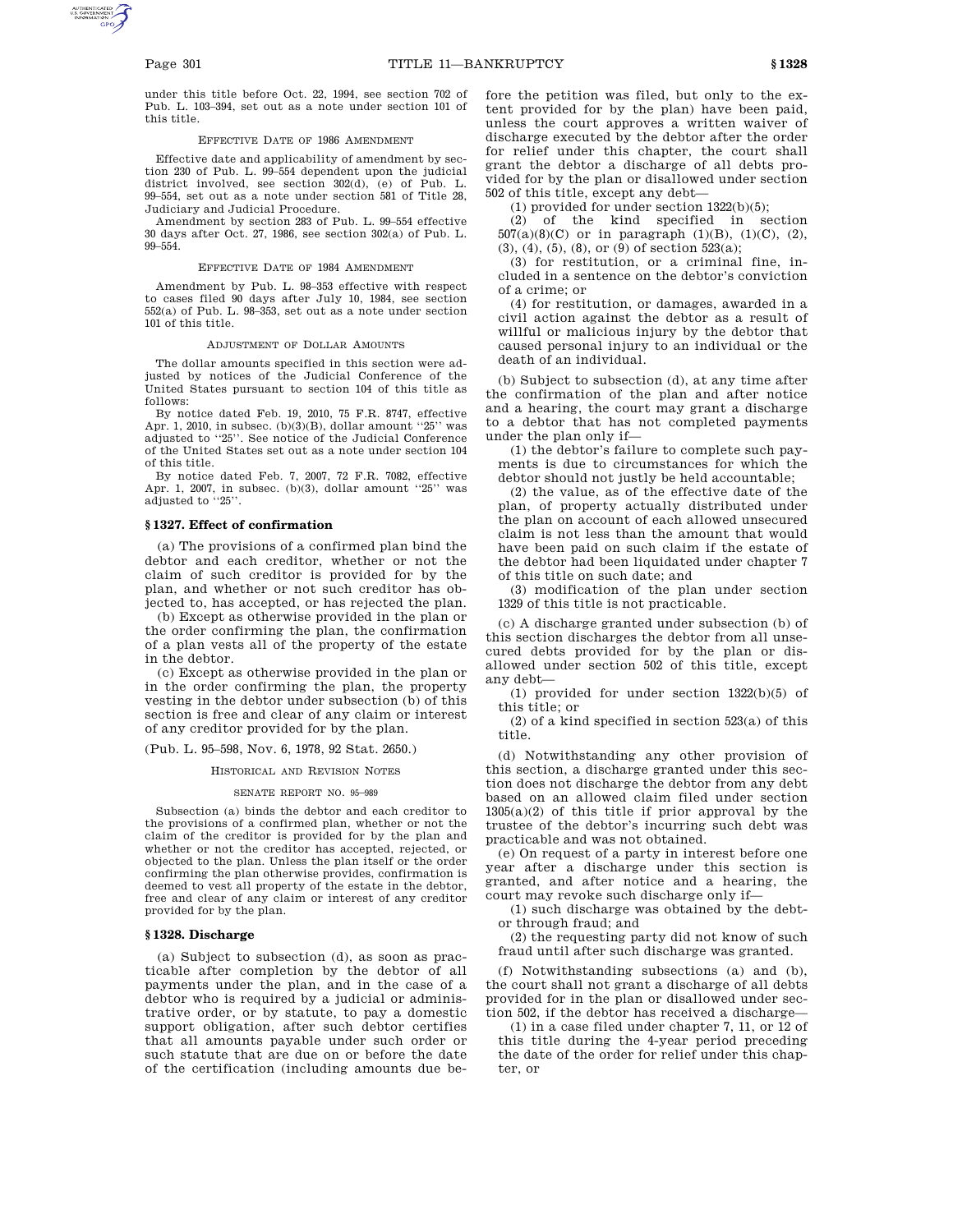(2) in a case filed under chapter 13 of this title during the 2-year period preceding the date of such order.

 $(g)(1)$  The court shall not grant a discharge under this section to a debtor unless after filing a petition the debtor has completed an instructional course concerning personal financial management described in section 111.

(2) Paragraph (1) shall not apply with respect to a debtor who is a person described in section 109(h)(4) or who resides in a district for which the United States trustee (or the bankruptcy administrator, if any) determines that the approved instructional courses are not adequate to service the additional individuals who would otherwise be required to complete such instructional course by reason of the requirements of paragraph (1).

(3) The United States trustee (or the bankruptcy administrator, if any) who makes a determination described in paragraph (2) shall review such determination not later than 1 year after the date of such determination, and not less frequently than annually thereafter.

(h) The court may not grant a discharge under this chapter unless the court after notice and a hearing held not more than 10 days before the date of the entry of the order granting the discharge finds that there is no reasonable cause to believe that—

(1) section  $522(q)(1)$  may be applicable to the debtor; and

(2) there is pending any proceeding in which the debtor may be found guilty of a felony of the kind described in section  $522(q)(1)(A)$  or liable for a debt of the kind described in section  $522(q)(1)(B)$ .

(Pub. L. 95–598, Nov. 6, 1978, 92 Stat. 2650; Pub. L. 98–353, title III, §532, July 10, 1984, 98 Stat. 389; Pub. L. 101–508, title III, §3007(b)(1), Nov. 5, 1990, 104 Stat. 1388–28; Pub. L. 101–581, §§2(b), 3, Nov. 15, 1990, 104 Stat. 2865; Pub. L. 101–647, title XXXI, §§3102(b), 3103, Nov. 29, 1990, 104 Stat. 4916; Pub. L. 103–394, title III, §302, title V, §501(d)(38), Oct. 22, 1994, 108 Stat. 4132, 4147; Pub. L. 109–8, title I, §106(c), title II, §213(11), title III, §§312(2), 314(b), 330(d), title VII, §707, Apr. 20, 2005, 119 Stat. 38, 53, 87, 88, 102, 126.)

#### HISTORICAL AND REVISION NOTES

## LEGISLATIVE STATEMENTS

Section 1328(a) adopts a provision contained in the Senate amendment permitting the court to approve a waiver of discharge by the debtor. It is anticipated that such a waiver must be in writing executed after the order for relief in a case under chapter 13.

# SENATE REPORT NO. 95–989

The court is to enter a discharge, unless waived, as soon as practicable after completion of payments under the plan. The debtor is to be discharged of all debts provided for by the plan or disallowed under section 502, except a debt provided for under the plan the last payment on which was not due until after the completion of the plan, or a debt incurred for willful and malicious conversion of or injury to the property or person of another.

Subsection (b) is the successor to Bankruptcy Act Section 661 [section 1061 of former title 11]. This subsection permits the bankruptcy judge to grant the debtor a discharge at any time after confirmation of a plan, if the court determines, after notice and hearing, that the failure to complete payments under the plan is due to circumstances for which the debtor should not justly be held accountable, the distributions made to each creditor under the plan equal in value the amount that would have been paid to the creditor had the estate been liquidated under chapter 7 of title 11 at the date of the hearing under this subsection, and that modification of the plan is impracticable. The discharge granted under subsection (b) relieves the debtor from all unsecured debts provided for by the plan or disallowed under section 502, except nondischargeable debts described in section 523(a) of title 11 or debts of the type covered by section 1322(b)(5).

Subsection (d) excepts from any chapter 13 discharge a debt based on an allowed section 1305(a)(2) postpetition claim, if prior trustee approval of the incurring of the debt was practicable but was not obtained.

A chapter 13 discharge obtained through fraud and before the moving party gained knowledge of the fraud may be revoked by the court under subsection (e), after notice and hearing, at the request of any party in interest made within 1 year after the discharge was granted.

### **AMENDMENTS**

2005—Subsec. (a). Pub. L. 109–8, §330(d)(1), substituted ''Subject to subsection (d), as'' for ''As'' in introductory provisions.

Pub. L. 109–8, §314(b), added pars. (1) to (4) and struck out former pars. (1) to (3) which read as follows:

'(1) provided for under section  $1322(b)(5)$  of this title;  $''(2)$  of the kind specified in paragraph (5), (8), or (9) of section 523(a) of this title; or

''(3) for restitution, or a criminal fine, included in a sentence on the debtor's conviction of a crime.''

Pub. L. 109–8, §213(11), inserted '', and in the case of a debtor who is required by a judicial or administrative order, or by statute, to pay a domestic support obligation, after such debtor certifies that all amounts payable under such order or such statute that are due on or before the date of the certification (including amounts due before the petition was filed, but only to the extent provided for by the plan) have been paid'' after ''completion by the debtor of all payments under the plan'' in introductory provisions.

Subsec. (a)(2). Pub. L. 109–8, §707, substituted ''section  $507(a)(8)(C)$  or in paragraph  $(1)(B)$ ,  $(1)(C)$ ," for ''paragraph''.

Subsec. (b). Pub. L.  $109-8$ ,  $$330(d)(2)$ , substituted ''Subject to subsection (d), at'' for ''At'' in introductory provisions.

Subsec. (f). Pub. L. 109–8, §312(2), added subsec. (f).

Subsec. (g). Pub. L. 109–8, §106(c), added subsec. (g).

Subsec. (h). Pub. L. 109–8, §330(d)(3), added subsec. (h). 1994—Subsec. (a)(2). Pub. L. 103-394, §501(d)(38)(A),

substituted ''(5), (8), or (9)'' for ''(5) or (8)''.<br>Subsec. (a)(3). Pub. L. 103–394, §501(d)(38)(B), struck out last par. (3). See 1990 Amendment note below.

Pub. L. 103–394, §302, inserted '', or a criminal fine,'' after ''restitution''.

1990—Subsec. (a)(1). Pub. L. 101–581, §3(1), and Pub. L. 101–647, §3103(1), made identical amendments striking 'or" at end.

Subsec. (a)(2). Pub. L. 101–581, §3(2), and Pub. L. 101–647, §3103(2), made identical amendments substituting ''; or'' for period at end.

Pub. L. 101–581, §2(b), and Pub. L. 101–647, §3102(b), which directed identical insertions of "or  $523(a)(9)$ " after ''523(a)(5)'', could not be executed because of prior amendment by Pub. L. 101–508. See below.

Pub. L. 101–508 substituted ''paragraph (5) or (8) of section  $523(a)$ " for "section  $523(a)(5)$ ".

Subsec. (a)(3). Pub. L. 101–581, §3(3), and Pub. L. 101–647, §3103(3), made identical amendments adding par. (3).

1984—Subsec. (e)(1). Pub. L. 98–353, §532(1), inserted 'by the debtor'' after "obtained"

Subsec. (e)(2). Pub. L. 98–353, §532(2), substituted ''the requesting party did not know of such fraud until'' for ''knowledge of such fraud came to the requesting party''.